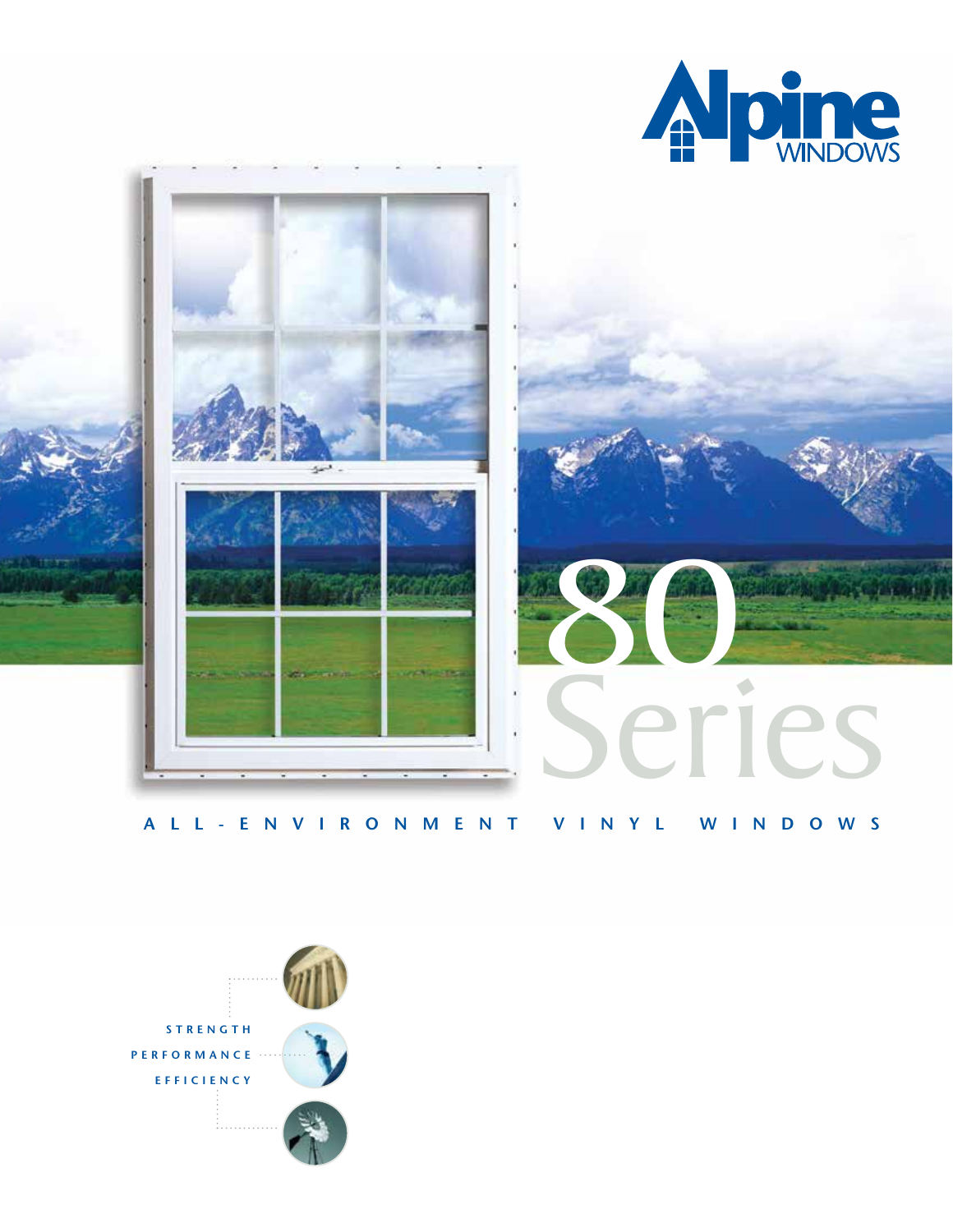# **A NEW CONSTRUCTION WINDOW DESIGNED FOR ULTIMATE PERFORMANC E <sup>1</sup> IN ANY ENVIRONMENT**

Alpine's 80 Series is the ultimate in vinyl window technology. Our heavy-duty vinyl frames combined with 1" insulated, Low-E glass, make these windows some of the most energy-efficient produced. Only Alpine can merge incredible performance, extreme efficiency and superior durability into a premiere vinyl window collection that's as strong as it is beautiful.

#### **Standard Features**

Sturdy 33 ⁄8" frame depth and integral nailing fin with 13 ⁄8" fin setback provides compatibility with wood, vinyl and stucco applications.

Water management system includes offset drainage to the outside with special weep gates to help keep wind, water and insects out.

Sliding windows feature adjustable tandem brass rollers in a non-corrosive housing to provide smooth operation and allow a quick sight line adjustment in the field.

> Inside or outside, removable fiberglass screen for easy cleaning. (Casement inside only.)

1"insulated glass unit with warm-edge technology and exterior glazing.

> Metal reinforced at locking rails.

Available in White, Almond and Desert Clay with solid color formulated throughout. Black, Architectural Bronze and Silver exterior finishes are available with a White or Almond interior only.

The unit size is 1/2" smaller than the rough opening. STC rated windows are available. Contact your local representative for specific test requirements.











Consult your window professional for energy-efficient glass packages available for your home and climate zone.

[www.alpinewindowsystems.com](http://www.alpinewindowsystems.com)

ENERGY STAR **PARTNER**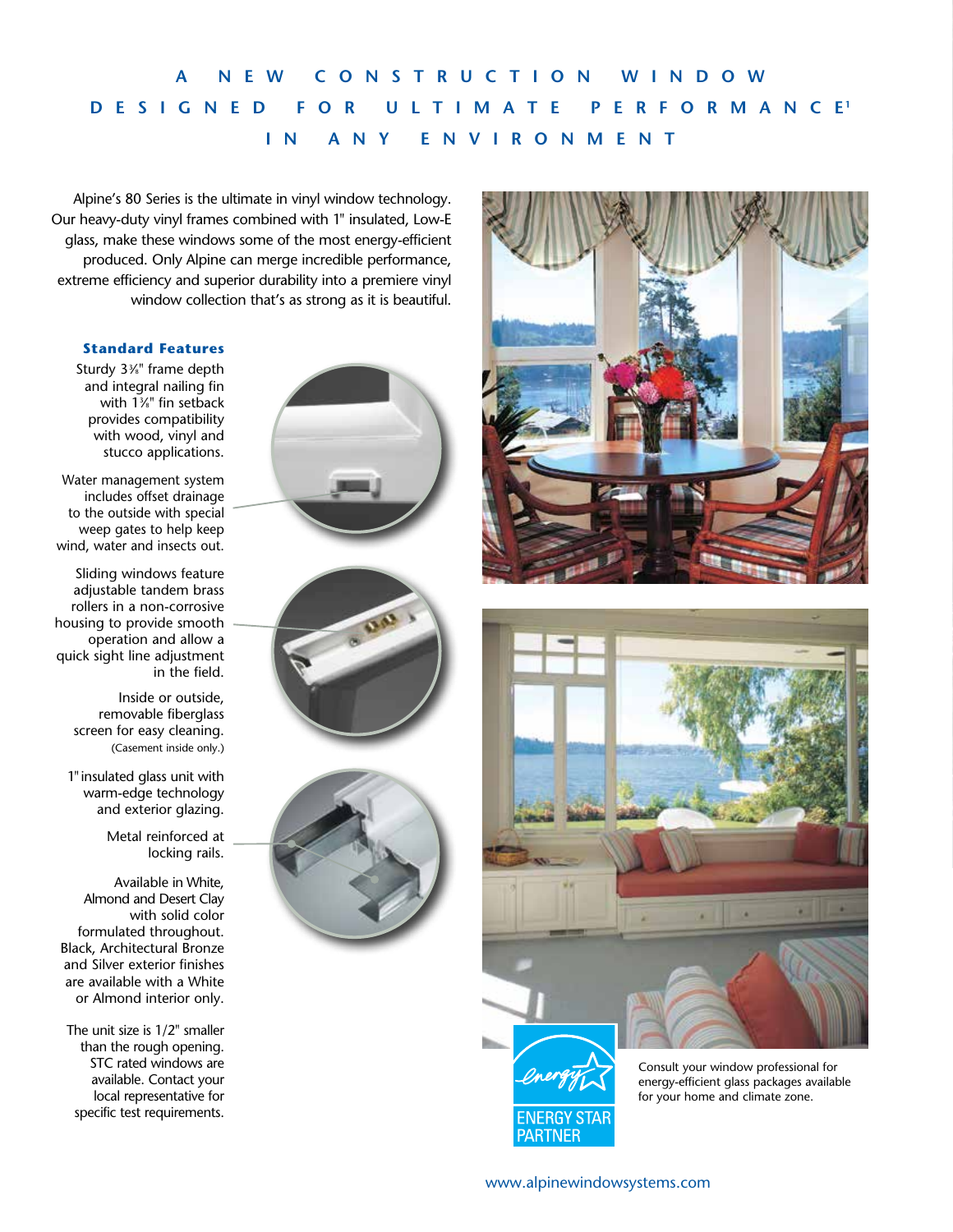

Alpine's 80 Series Vinyl Windows

880

embody the essence of these values. A wide variety of shapes, sizes and styles create a look heavy-duty frame and sashes to provide windows you'll enjoy for the life of your home, along with energy efficiency that helps conserve heating and cooling costs year-round.

Owning 80 Series Vinyl Windows from Alpine makes life easy. No painting, staining or scraping inside or out . . . for as long as you own your home. And, durable, easy-care windows can enhance the beautiful curb appeal as well as being a valuable amenity.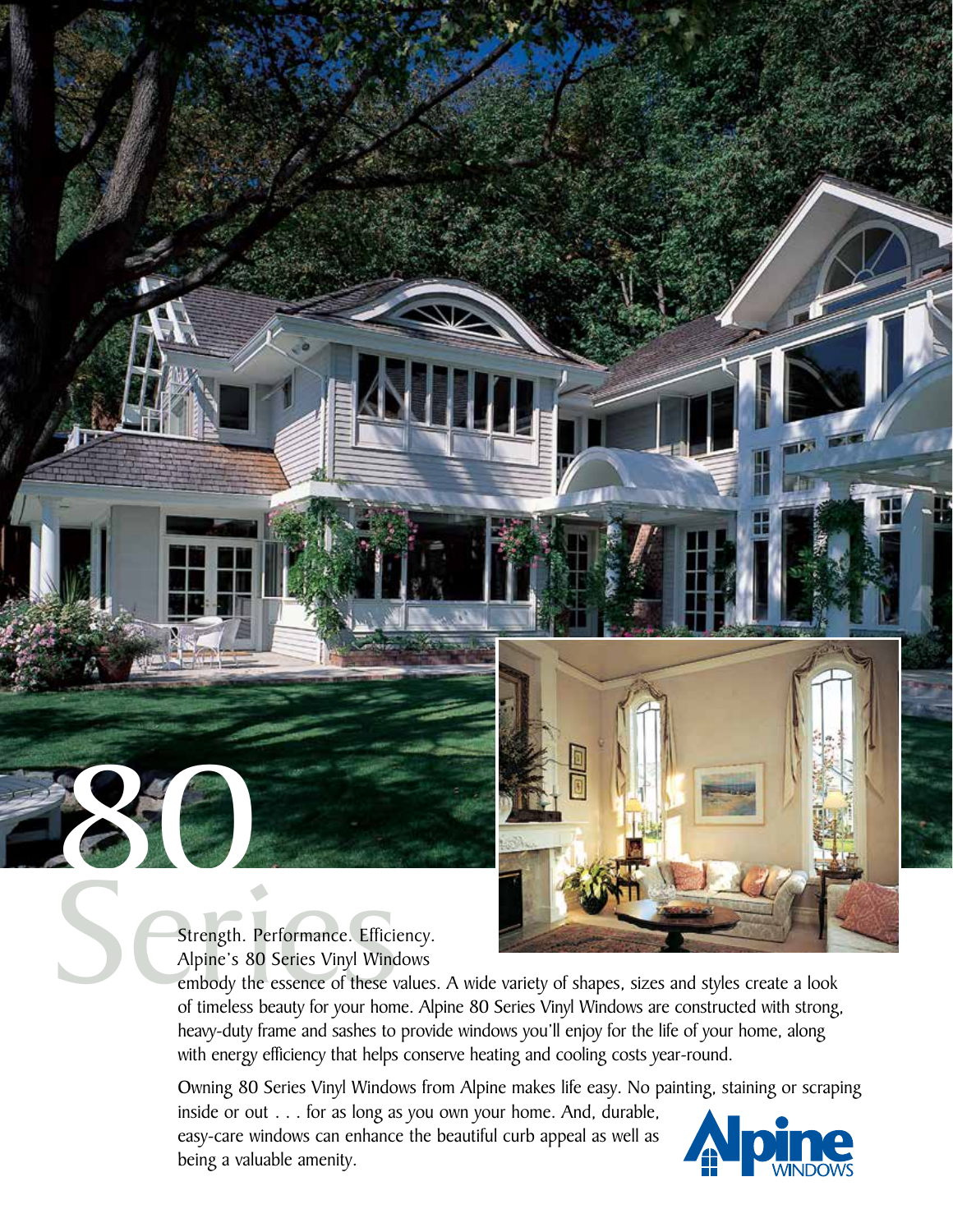## **C H O O S E F R O M FIV E B E A U T I F U L WINDOW STYLES**

## A581

## **Single-Hung**

- 3 <sup>3</sup>/<sub>8</sub>" frame available in White, Almond, Desert Clay, Black, Architectural Bronze and Silver<sup>2</sup> – offers classic beauty for new construction as well as retro fit applications.
- 1" glazing standard; triple-glazing available.
- Three grid options, continuous frame, mulling and "T" bar options give you greater design flexibility.
- Standard cam lock and keeper meet the toughest forced entry standards.
- Full-length interlocking meeting rails and double weatherstripping reduce the potential for air and water infiltration for enhanced thermal performance.
- All locking rails are metal reinforced for strength and durability.
- Integral dual lift rails make opening smooth, sure and easy.
- Side load sash operates on two concealed pre-calibrated block and tackle balances.

## A282

## **Horizontal Sliding**

- 3 <sup>3</sup>/<sub>8</sub>" frame available in White, Almond, Desert Clay, Black, Architectural Bronze and Silver<sup>2</sup> – offers classic beauty for new construction as well as retrofit applications.
- 1" glazing standard; triple-glazing available.
- Three grid options, continuous frame, mulling and "T" bar options give you greater design flexibility.
- Standard cam lock and keeper meet the toughest forced entry standards.
- Full-length interlocking meeting rails and double weatherstripping reduce the potential for air and water infiltration for enhanced thermal performance.
- All locking rails are metal reinforced for strength and durability.
- Adjustable, tandem brass rollers in a non-corrosive housing provide smooth operation and a quick sight line adjustment in the field.



Alpine offers a 10-year, [transferable commercial](www.alpinewindowsystems.com)  warranty for parts and labor and a lifetime limited residential parts and labor warranty.\*



### **Low-E Glass Option**

Our Low-E Glass option helps increase your home's comfort while reducing energy consumption throughout the year. Its secret is a thin metal coating applied to the second surface of the insulated glass unit.

In **summer months**, Low-E Glass helps block unwanted solar heat penetration to help conserve air-conditioning use.

80

Series



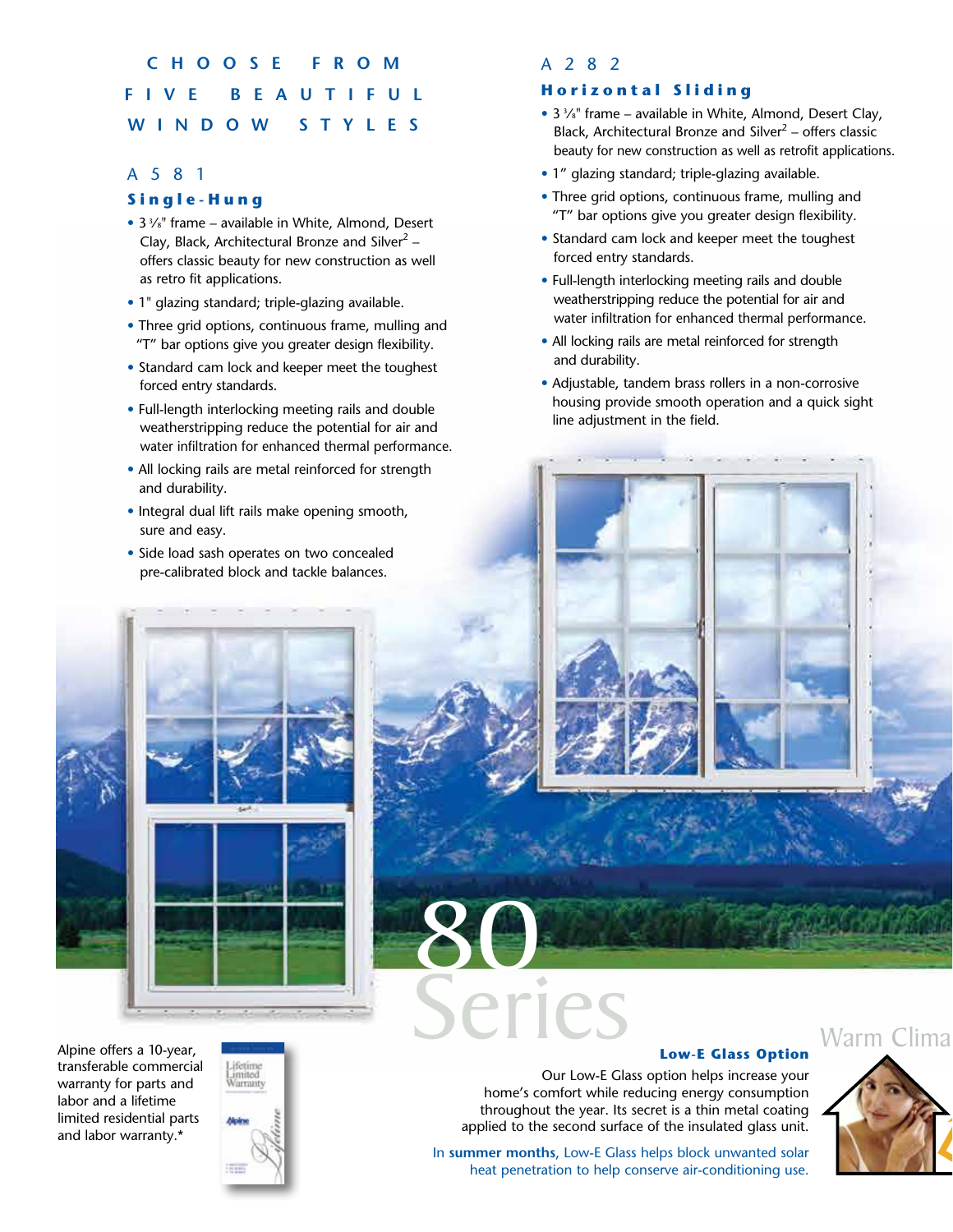## A682

#### **Casement**

- $\bullet$  3  $\frac{3}{8}$ " frame offers classic beauty for new construction as well as retrofit applications and can achieve a "Commercial" window rating for strength.
- A single-lever, multi-point locking system combined with triple weatherstripping ensures added comfort and protection from the elements.
- Standard high-end hardware and hinges provide smooth window operation and can be upgraded to stainless steel.
- A collapsible handle for miniblind applications is available as an upgrade.
- A snap-in, extruded aluminum lip screen frame with fiberglass mesh provides a strong and seamless solution to keeping the insects out.
- Multiple casement configurations and triple glazing available.

## A681

## **Awning**

- 3 <sup>3</sup>/<sub>8</sub>" frame offers classic beauty for new construction as well as retrofit applications and can achieve a "Commercial" window rating for strength.
- The standard scissor hardware and hinges provide effortless operation and can be upgraded to stainless steel.
- Triple weatherstripping and independent lever locks at each jamb provide added comfort and protection from the elements.
- A snap-in, extruded aluminum lip screen frame with fiberglass mesh offers a seamless solution to unwanted insects.
- Multiple awning configurations and triple glazing available.

## **Available Configurations**

Additional configurations available; please contact your Alpine representative for details.





## A780

#### **Picture**

- Attractively styled vinyl window with sturdy  $3\frac{3}{8}$ " frame depth and integral nailing fin.
- Precision-welded frames eliminate potential leak points at sill corners, ensure easy water runoff and improve energy efficiency.
- Narrow sight-lines for a sleek attractive design.
- 1" warm-edge technology insulated glass unit with exterior glazing; triple-glazed units available.
- The nailing fin is welded at all four corners for an enhanced weathertight installation.
- Special shapes available.



## Cool Climates



In **winter months**, Low-E insulating glass reduces heat loss by reflecting warmth back into your home.



tes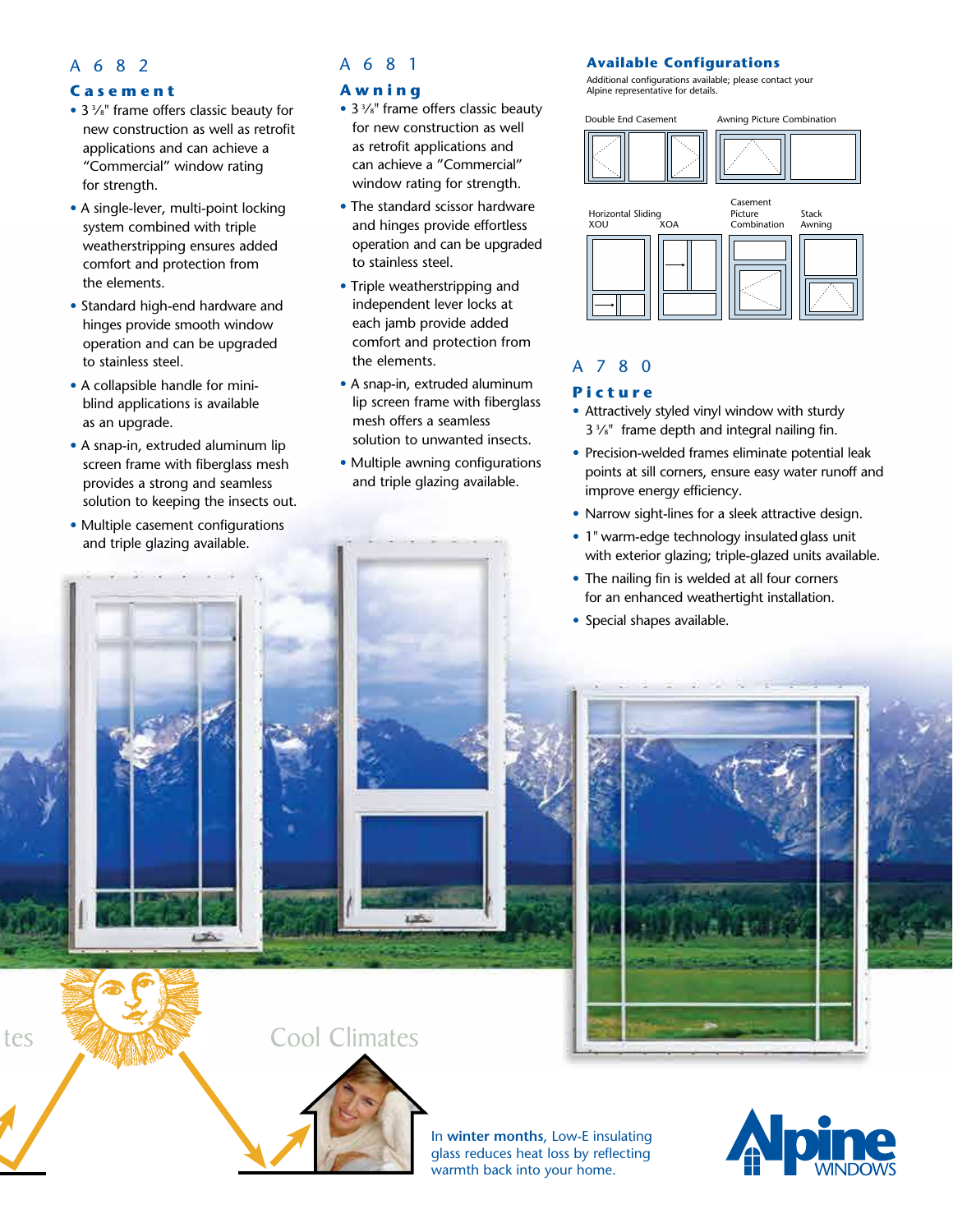## A172

## **Sliding Patio Door**

• Sturdy 4  $\frac{1}{2}$ " frame depth.

- 1" glazing is standard; triple-glazing is available.
- Available in White, Almond, Desert Clay, Black, Architectural Bronze and Silver.<sup>2</sup>
- A European-style handle with thumb lock offers easy operation; keyed locks and foot locks are available as an upgrade.
- Independently adjustable dual-point mortise lock.
- Adjustable tandem rollers on a raised stainless steel track provide years of smooth trouble-free operation.
- Metal-reinforced meeting rails and sash provides strength and durability.
- Transoms are available up to 9' wide.
- Three- and four-panel configurations are available.

(Contractor is responsible to provide ramp to clear sill.)

• Vinyl sheet rock returns also available. • Handles available for ADA applications.†

# **P A T I O D O O R S T O S U I T ANY HOME**

• Standard retrofit door sizes are in stock. (Consult your sales representative.)

#### **Bring the outdoors into your home . . . beautifully.**

Alpine Patio Doors are designed with all the beauty and great energy-saving features of Alpine's 80 Series Windows. Fusion-welded construction from solid vinyl extrusions make these patio doors strong enough to take on the most severe conditions, whatever the environment. And, like our windows, all Alpine Patio Doors are built with 1" glass units featuring warm-edge technology for superior energy efficiency.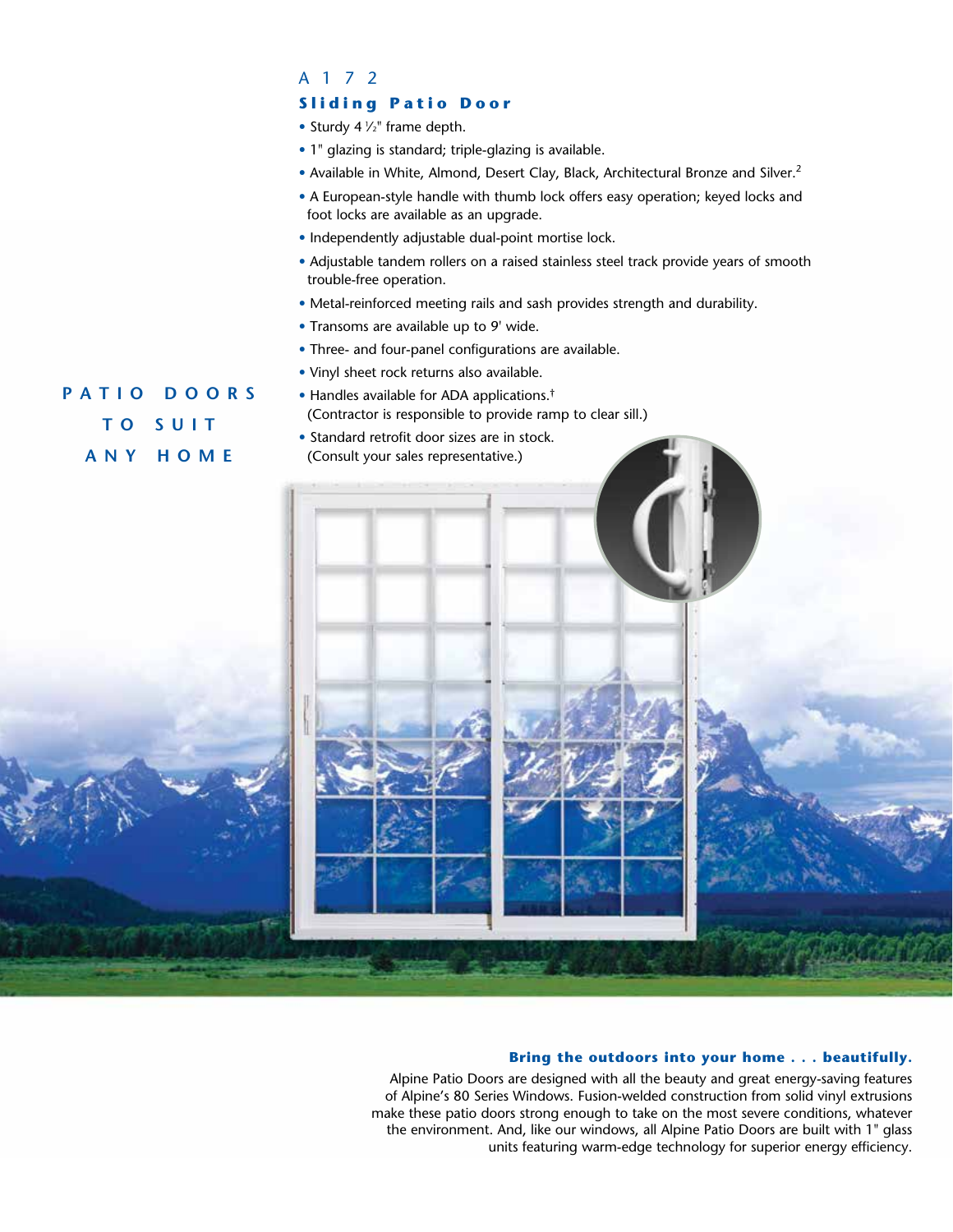

Smart. Comfortable. Secure. Alpine 80 Series Windows and Patio Doors are exceptional performance, you can be comfortable that you've made an investment to last a lifetime.

Design your home with Alpine Windows and create your own environment for living.